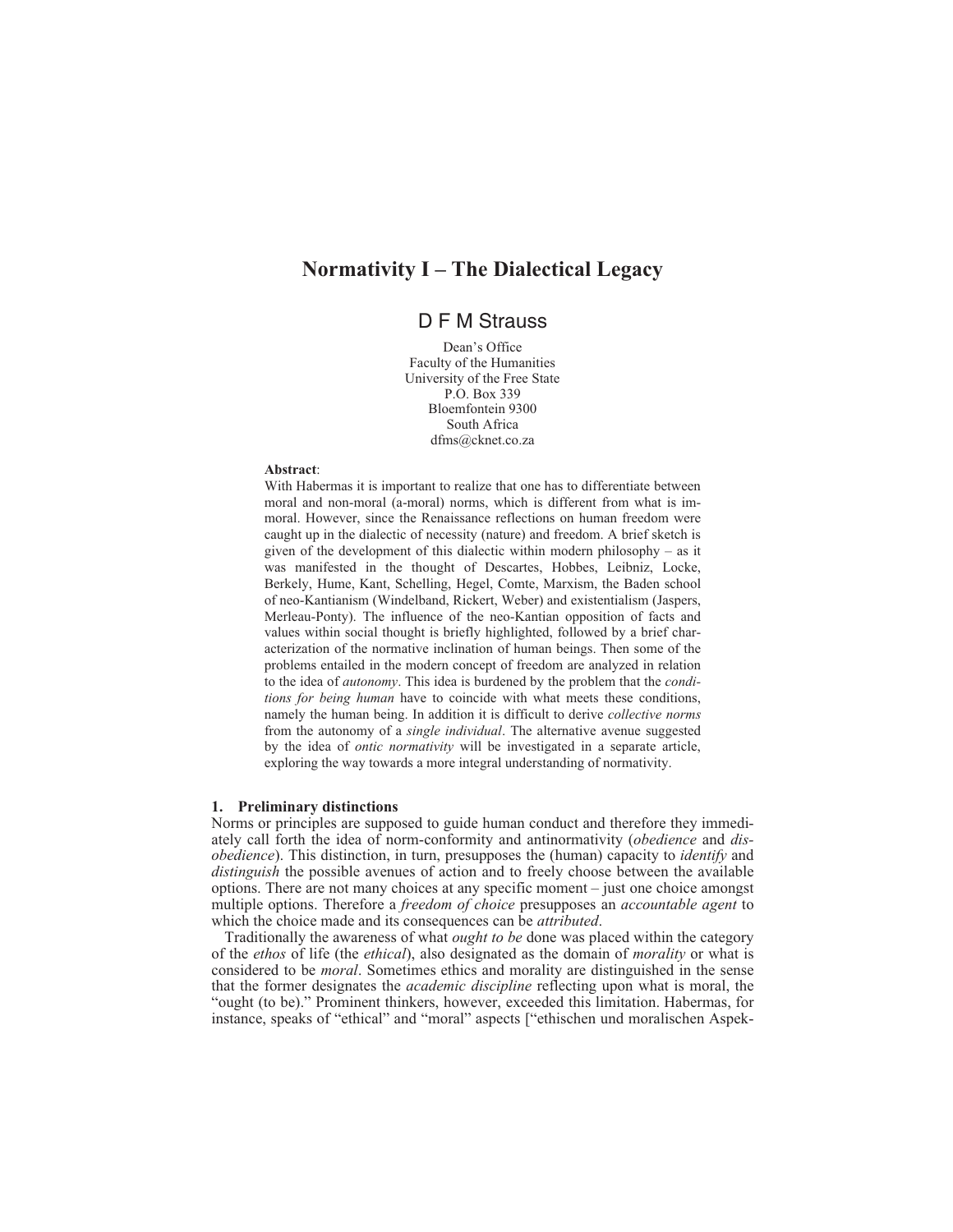ten" – Habermas, 1998:202], of the *juridical aspect* (Habermas, 1998:207) and of the fact that the "ought" remains non-specific as long as the relevant problem is not determined and the *aspect* within which it must be solved has not been identified (Habermas, 1998:197). This suggests that we have to distinguish between *moral* normativity and *a-moral* or *non-moral* normativity – which of course is different from the *immoral*.

To summarize: The freedom of choice we have to act in norm-conforming or norm-violating ways also calls forth (and presupposes) the *responsibility* and *accountability* which we have to assume for those consequences attributed to our actions.

Acknowledging that the domain of normativity encompasses more than *moral* normativity liberates us from a "basket" understanding of normativity according to which all instances of norm-guided behavior must be located within the category of the "ethical" or "morality." This legacy denies other normative aspects their proper right of existence. Distinguishing what is logically sound from what is illogical, for example, presupposes the existence of logical norms or principles and the latter do not coincide with *ethical normativity*. Similarly, avoiding excesses and acting in frugal ways exemplifies the normativity underlying the distinction between proper and improper economic activities and also this normative domain does not coincide with the moral.

Whereas these initial remarks are guided by an understanding of normativity within the context of norms or principles and human actions subjected to them, modern philosophy actually opted for a dialectical understanding of freedom and normativity, one in which freedom and causal determination are juxtaposed. We now proceed with the main focus of this article, a *brief* analysis of the development of the *dialectic* between necessity (causality) and freedom (the sphere of the *ought*, eventually also seen as the domain of *values*) within modern philosophy. Probing a way towars a more integral understanding will be pursued in the above-mentioned follow-up article.

### **2. Contours of the dialectic of necessity and freedom in modern philosophy**

Particularly since the Renaissance the course of the development of modern philosophy reveals a fundamental tension between the universal scope of deterministic natural (= mechanical-physical) laws on the one hand and the ideal of human autonomy and freedom on the other. The ideal of an "exact" science, exemplified in mathematics and physics, embodied the conviction that the entire universe may be understood by unveiling the fundamental "laws of nature" governing it. However, within such a deterministic universe human freedom cannot be safe-guarded, for the human person is then also reduced to a cause amongst causes and an effect amongst effects, fully determined without any freedom. Husserl characterized this legacy as the "rationalistic science ideal" (Husserl 1954:64 ff.119).<sup>1</sup>

<sup>1</sup> In a different context Husserl rejects what he designates as the *naturalistic prejudice*. "The naturalistic prejudice must be given up. Solely from this prejudice emerges the determinism that mechanizes the natural world into an on-going machine that in principle is incomprehensible and meaningless. This prejudice at once also blindfolds the naturalist by preventing the recognition of the peculiar achievement of the totality of historical and generalizing sciences focused on personal spirituality and culture." "Das naturalistische Vorurteil muß fallen. Nur aus diesem Vorurteil entspringt jener die natürliche Welt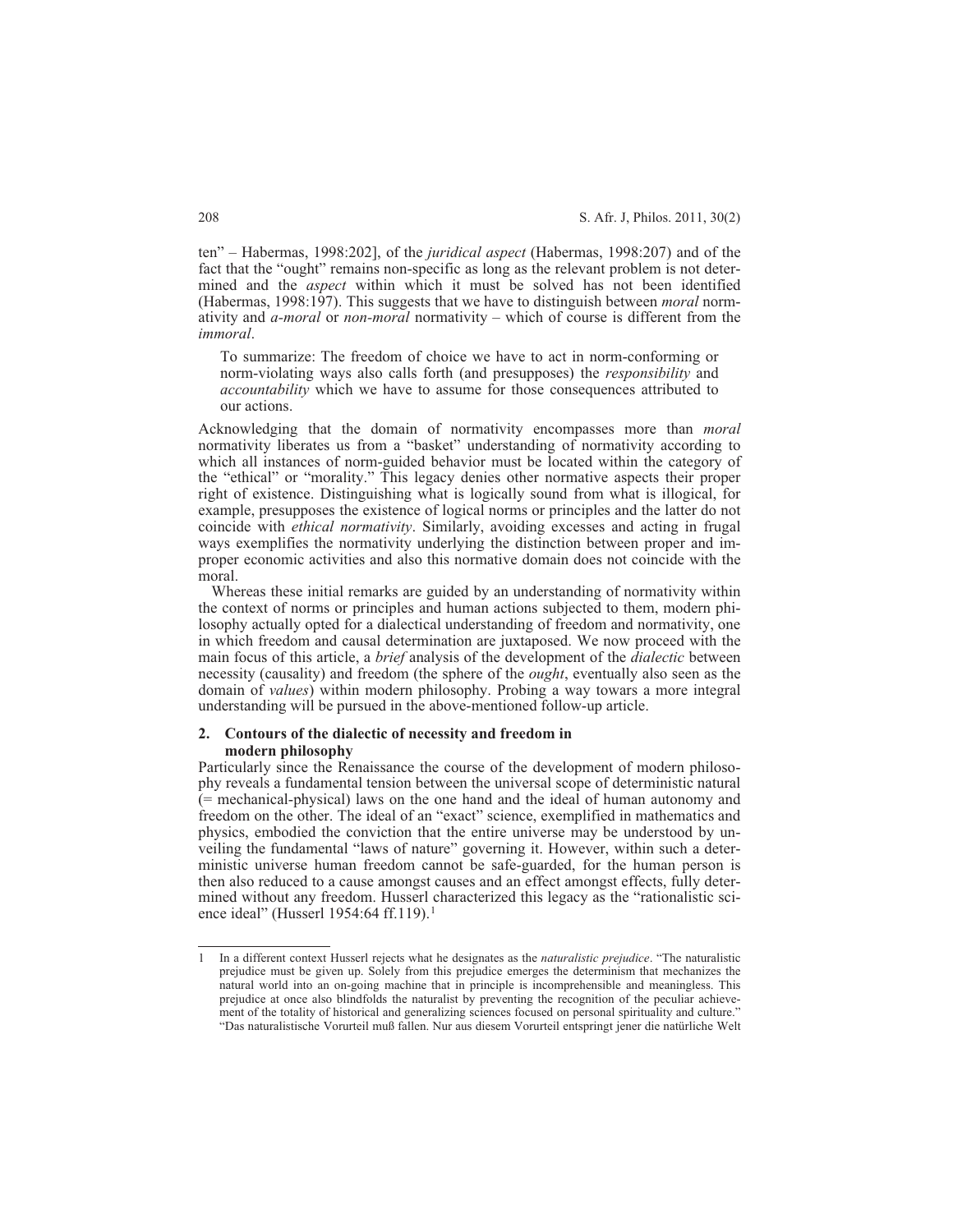#### S. Afr. J, Philos. 2011, 30(2) 209

Dooyeweerd develops an extensive analysis of modern philosophy in which he points out that the science ideal is merely an *instrument* in the hands of the early modern ideal of *autonomous freedom*, the *personality ideal* (see Dooyeweerd 1997-I:215-495).2

Since Descartes, the ideal of such an encompassing natural scientific *control* of all of reality therefore started to dominate the scene. In order to proclaim its autonomy (being a law unto itself) and its freedom, the human being had to master reality with the aid of the newly developing natural sciences. In his discussion of the thought of Descartes, the well-known, philosophically informed physicist, Von Weizsäcker, reveals a penetrating understanding of this orientation: "This state of affairs is characteristic of modernity. It is not the world in which I find myself that guarantees my existence. This guarantee is not lost, for when I recover the world then it is as the object of my self-assured thinking, that is to say, as an object which I can manipulate."<sup>3</sup>

In the thought of Hobbes, Spinoza, Leibniz, Berkeley and Hume primacy was given to the modern science ideal, although they explored alternative modes of explanation in their choices of a basic denominator under which their determinism subsumed all of reality. Hobbes opted for *movement* – he aimed at reconstruncting reality in terms of the concept *moving body* (because he was already familiar with Galileo's mechanics). Leibniz advanced the idea of discrete monads subjected to his *law of continuity* (*lex continui* – see Leibniz 1976:397), while Berkeley and Hume switched to *perception* as principle of explanation.4

It was Rousseau who brought modern thought back to the primacy of freedom in its dialectical starting-point, manifest in its basic motive of nature (science ideal) and freedom (personality ideal). The shift away from the deterministic science ideal is clearly seen in his remark: "Nature commands every animal, and the brute obeys. The human being experiences the same impulse, but recognizes the freedom to acquiesce or to resist; and particularly in the awareness of this freedom the spirituality of humankind manifests itself. ... but in the capacity to will, or much rather to choose, and the experience of this power, one encounters nothing but purely spiritual acts which are totally inexplicable through mechanical laws" (Rousseau 1975:47).

Kant continued this restoration of the primacy of the personality ideal. He did that by restricting the natural science ideal to the domain of *sensory perception* in order to open up space for the assumed *moral autonomy* of the human person (the personality ideal of the human person as an *aim in itself*: *Zelbstzweck*). The analytical tool employed in this development is found in the distinction between *essence* and *appearance*, a distinction derived from the Aristotelian-Thomistic concept of *substance*. The

mechanisierende Determinismus, der die Welt zu einer prinzipiell unverständlichen und sinnlos dahinlaufenden Maschine macht. Ein Vorurteil, das den Naturalisten zugleich blind macht für die eigentümliche Leistung der gesamten historischen und der generalisierenden Wissenschaften von der personalen Geistigkeit und Kultur" (Husserl 1962:143).

<sup>2</sup> Georg Simmel, who viewed himself primarily as a philosopher but in fact, alongside Weber (1864- 1920) and Durkheim (1858-1917), is seen as one of the founders of the discipline of sociology, already spoke of (a person's own) personality ideal (see Lotter, 2000:188).

<sup>3 &</sup>quot;Dies ist ein charakteristisch neuzeitlicher Sachverhalt, Nicht die Welt, in der ich mich vorfinde, garantiert mein Dasein. Diese Garantie geht nicht verloren, und wenn ich die Welt wiederfinde, dann als Gegenstand meines selbstgewissen Denkens und darum als Objekt, das ich hantieren kann" (Von Weizsäcker, 2002:130-131).

<sup>4</sup> Berkeley is known for his slogan: *esse est percipi* ("to be is to be perceived" – see Berkeley, 1710:66). Hume said: "To hate, to love, to think, to feel, to see; all this is nothing but to perceive" (see Hume, 1739, 1,2,6).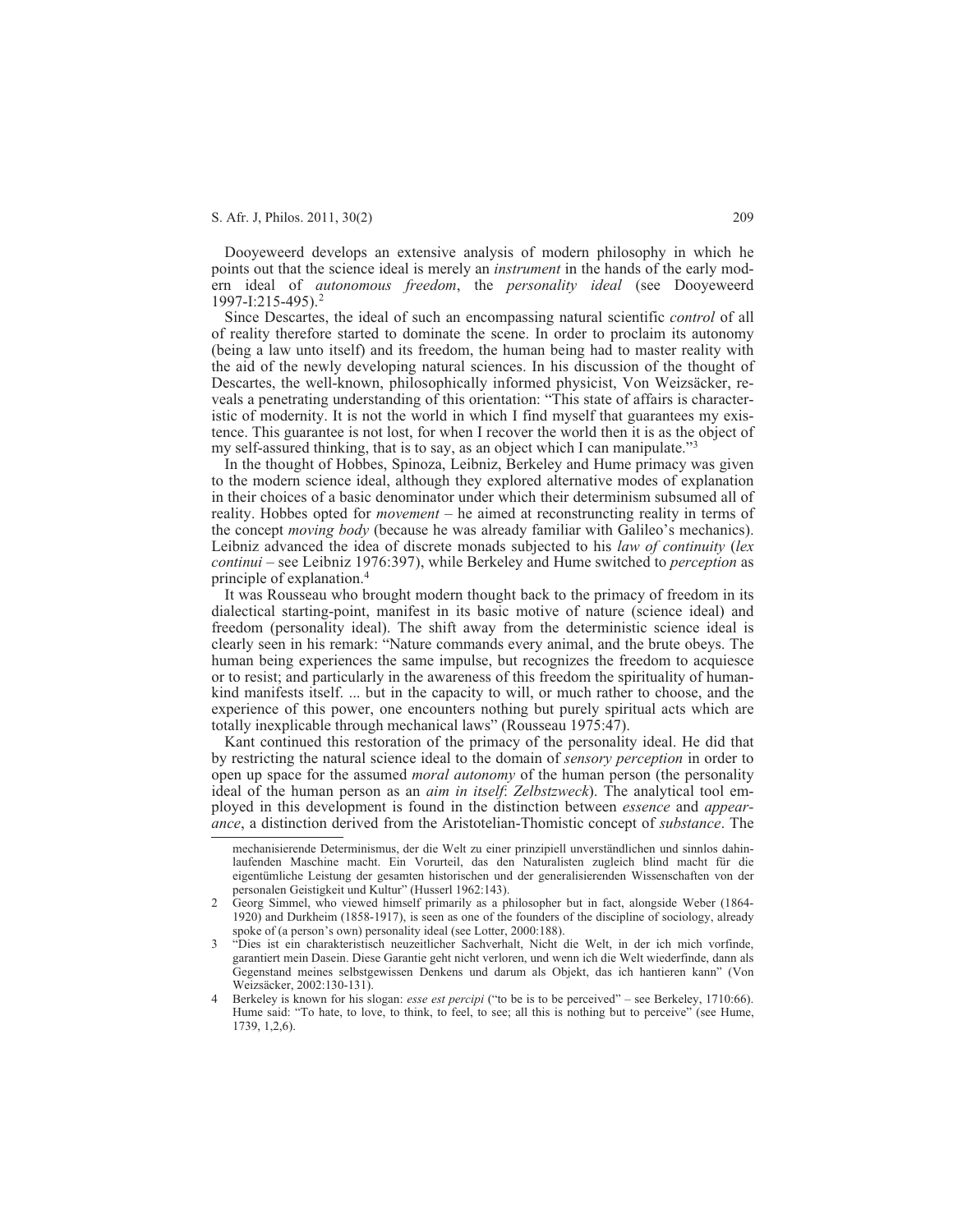natural science ideal represented the "appearance"-side and the personality ideal the "essence"-side (the "thing-in-itself"). Kant was quite explicit about this deepest motivation of his *Critique of Pure Reason* (CPR), for he explains that without distinguishing between "thing-in-itself" (essence) and appearance, it will not be possible to safe-guard freedom: "But if our Critique is not in error in teaching that the object is to be taken *in a twofold sense*, namely as appearance and as thing in itself; if the deduction of the concepts of understanding is valid, and the principle of causality therefore applies only to things taken in the former sense, namely, in so far as they are objects of experience – these same objects, taken in the other sense, not being subject to the principle – then there is no contradiction in supposing that one and the same will is, in the appearance, that is, in its visible acts, necessarily subject to the laws of nature, and so far *not free*, while yet, as belonging to a thing in itself, it is not subject to that law, and is therefore *free*" (Kant 1787-B:xxvii-xxviii).<sup>5</sup> Later on he reaffirms his position: "My purpose has only been to point out that since the thoroughgoing connection of all appearances, in a context of nature, is an inexorable law, the inevitable consequence of obstinately insisting on the reality of appearances is to destroy all freedom. Those who thus follow the common view have never been able to reconcile *nature and freedom*" (my italics – DS, Kant 1781-A:537 1787-B:565).

According to him those who ascribed an absolute reality to appearances cannot safe-guard human freedom: "The common but fallacious presupposition of the *absolute reality* of appearances here manifests its injurious influence, to the confounding of reason. *For if appearances are things in themselves*, *freedom cannot be upheld*" (Kant 1787-B:564 – my italics in the last sentence – DS).<sup>6</sup> Within Kant's thought this separation of the domains of nature and freedom also assumed the form of the opposition between "is" and "ought" (*Sein* and *Sollen* – see Kant 1787-B:755). Kant explicitly designates the *human soul* as a thing-in-itself (Kant 1787-B:XVII-XVIII).

This inherent dialectics, enclosed in the basic motive of nature and freedom, already brought Kant to a *negative* interpretation of human freedom in his *Critique of Pure Reason*: freedom is seen as being free from natural necessity (Kant 1967-B:561-562).<sup>7</sup>

The freedom motive was carried to its extreme in the philosophy of Schelling, Hegel and Fichte (the so-called *freedom idealism*). In the dialectical tension between necessity and freedom Schelling observes the core of philosophy: "The time has come for the higher distinction or, rather, for a real contrast, to be made manifest, the contrast between Necessity and Freedom, in which alone the innermost center of philosophy

<sup>5</sup> Brandom echoes this view when he says that someone is free in subjection to norms but unfree "in terms of the causes which objectively constrain him" (Brandom 1979:192). See the analysis of Brandom's thought in Jandl (2010:193-220).

<sup>6 &</sup>quot;Denn, sind Erscheinungen Dinge an sich selbst, so ist Freiheit nicht zu retten" – literally translated: "Therefore, if appearances are things in themselves, then freedom cannot be rescued.".

<sup>7</sup> In his *Critique of Judgement*, Kant develops a most influential formulation of the way in which nature and freedom presuppose each other dialectically (that is, both oppose and need each other). Although the human understanding applies the category of causality a priori, as a strict natural law to nature, Kant approaches organic nature teleologically. It means that nature is thus portrayed as if its multiplicity of laws is contained in the unifying basis of understanding (Kant 1968-B:VIII). The concept of a natural teleology is proposed by the capacity to judge, in order to function as a mediating concept between the concepts of nature and freedom. However, the purposiveness of nature only functions as a regulative principle to the (reflecting) capacity to judge (Kant 1968-B:LVI). As guiding principle, this natural purposiveness is never to be used in a constitutive way, since our reflecting ability then becomes a determining faculty of judgement, implying that once again we are introducing a new causality (a final cause; nexus finalis; cf. 1968-B:269) into natural science (Kant 1968-B:270).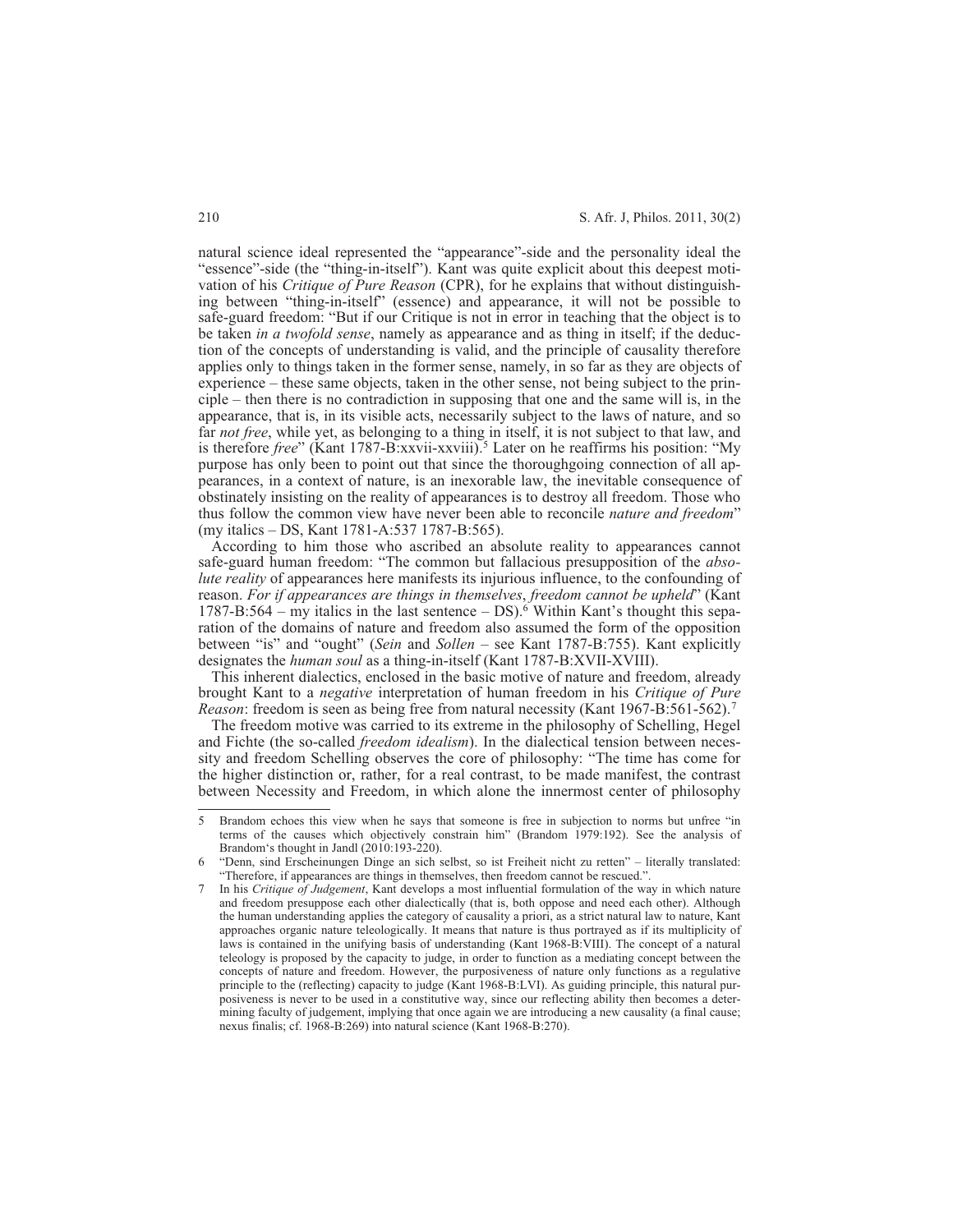comes to view" (Schelling 1809:333b). Schelling made an attempt to "synthesize" nature and freedom. Yet, according to him, in the absence of the contradiction (*Widerspruch*) between *necessity* and *freedom*, not only philosophy, but also every higher will of the spirit will shrink into insignificance (Schelling 1968:282). As a result of this commitment he believes that a principle of freedom is concealed in nature itself, while history is founded on the hidden principle of necessity. Clearly, the result is not a real "synthesis" or "reconciliation," since it only amounts to a duplication of the original dialectic: necessity is present within the domain of freedom, and freedom is present within the domain of necessity!

According to Hegel the *idea*, as unity of concept and reality, is the highest truth and within truth itself Hegel finds the "resolution of the highest opposition and contradiction."

Within it the opposition of *freedom* and *necessity*, *spirit* and *nature*, *knowledge* and *object*, *law* and *drive*, *opposition* and *contradiction* as such, whatever form it may assume, does not any longer have any power. Through this it is shown that neither subjective freedom in itself, separated from necessity, is absolutely true, nor similarly that necessity, isolated in itself, could be attributed with truthfulness ... Philosophy, however, steps into the midst of these contradictory conditions, obtain knowledge of them according to their concept, i.e. as in their non-absolute one-sidedness mutually fused, and positions them within the harmony and unity which is the truth (Hegel 1931:149).

The idea, the *absolute spirit*, which within nature merely is in itself, i.e., not yet "in its truth" (Hegel 1931:141), nonetheless, for Hegel, has its highest determination in *freedom*: "Freedom is the highest determination of the spirit" (Hegel 1931:148)!

Comte soon inspired a renewal of the classical science ideal. His famous *three-stadia-law* was thought of in a *deterministic* sense and this mode of thinking prompted Karl Marx to develop his equally deterministic dialectial understanding of world history (thesis: nobility – antithesis: serfdom; synthesis: capitalist enterpreneurs – antithesis: labourers; up to the final synthesis: the worker's paradise). The only "freedom" humankind has is to accelerate or decelerate this (fully determined) process.<sup>8</sup>

In this way the Kantian idea of *Sollen* (ought) brought to expression the primacy of the personality ideal within modern philosophy, thought through to its extreme in post-Kantian freedom idealism. In the course of the 19<sup>th</sup> century the normativity of this domain of *ought* obtained en new designation through the use of the term *Wert* (value).

Perhaps Lotze was the first one who made the term "value" (*Wert*) a key term in his teleological idealism. He proceeds from the "desires of the soul" which cannot be explained through a causal-mechanical understanding of nature. One has to separate what is equally valid (nature) from what is valuable, which elevates itself, in the religious *Ahnung* (approximative knowing) to the conception of an absolute value. Lotze finds what is valuable in and of itself in the "idea of the good" (see Lotze 1841 and 1856 and Schlotter, 2004:559; see also Windelband 1935:574 ff., 578).

<sup>8</sup> In passing we may note that Wittgenstein reveals his indebtedness to the nature-freedom dialectic in the statement: "There are two godheads: the world and my independent I." (Notebooks, 74,15). Eventually Jaspers understood the impasse of this dialectical development when he remarks: "Since freedom is only through and against nature, as freedom it must fail. Freedom is only when nature is" (Jaspers 1948:871).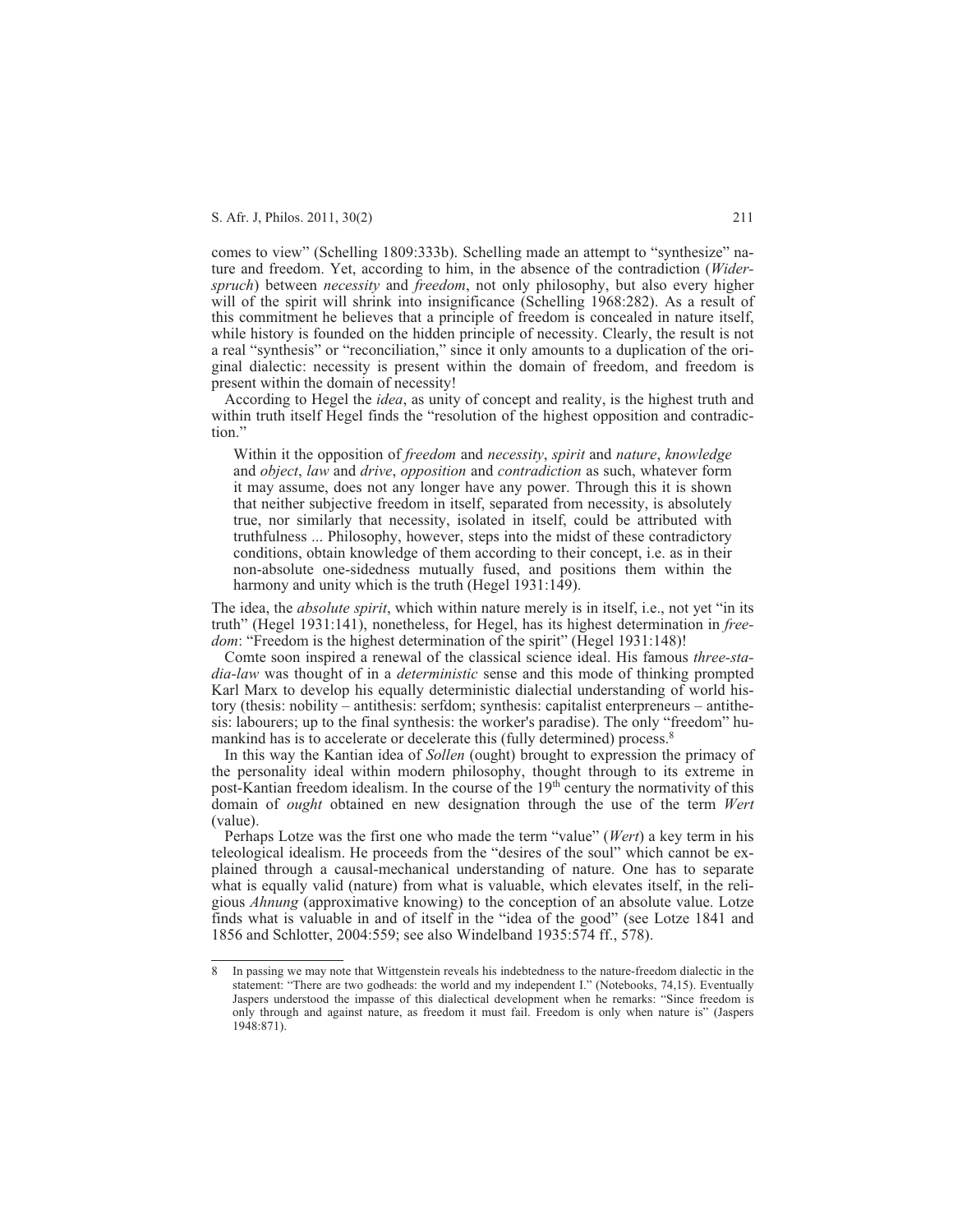However, by the end of the 19<sup>th</sup> century, within the Baden school of neo-Kantian thought (Windelband, Rickert and Weber), the opposition of *Sein* and *Sollen* was transformed into that of *fact* and *value*. Initially Rickert viewed these values as absolute and timeless, characterized by *being valid* (in German the term *Geltung* = *validity* is used – see Rickert 1902:210, 224,  $275$ , 591). However, soon, owing to the all-permeating effect of historicism, these "absolute" values were *relativized* and "brought down" to the level of human subjectivity and changefulness – every person has to search for his or her *own* values. This entailed the potential threat of having just as many "values" as there may be different persons. At the same time the "factual" part of this dualism continued the legacy of the classical modern science ideal. Mathematics and physics continued to be appreciated as the "exact" sciences, they were supposed to be objective and neutral.<sup>9</sup> And even after the philosophy of science of the  $20<sup>th</sup>$ century uprooted this "trust in science" many scholars from the domain of the humanities continued to imitate it. Berger remarks: "Since science is an almost sacred entity among Americans in general and American academicians in particular, the desire to emulate the procedures of the older natural sciences is very strong among the newcomers in the market-place of erudition. ... The irony of this process lies in the fact that natural scientists themselves have been giving up the very positivistic dogmatism that their emulators are still straining to adopt" (Berger 1982:24).

In connection with the human will Schopenhauer kept alive the Kantian demarcation of the science ideal and the personality ideal – phenomena and Things-in-Themselves, i.e. nature and freedom. What is indestructible is not the individual being, but the everything-penetrating, everything-shaping and the everything-disrupting will. Freedom is impossible within the world of phenomena, for it can only exist in the sphere of the "Thing-in-Itself" (cf. Drewermann, 2006-I:48). Drewermann points out that in the psychoanalysis of Freud the I does not belong to the intelligible world, in its merely psychical (phenomenal) existence it is unfree.

After World-War II existentialism restored the freedom motive in the form of an aristocratic irrationalism – the autonomously free individual became the sole norm (Jaspers, Heidegger, Sartre and Merleau-Ponty). Merleau-Ponty holds that on the one hand *I am my body*, and on the other my body is seen as a *pre-reflexive*, *pre-personal*, *anonymous complex* by virtue of its *being-in-the-world* (Merleau-Ponty 1970:79, 80, 82, 83, 86). *Nature* and *freedom* reciprocally endanger and presuppose each other: "... for most of the time personal existence represses the organism without being able either to go beyond it or to renounce itself; without, in other words, being able either to reduce the organism to its existential self, or itself to the organism" (Merleau-Ponty 1970:84). The dialectical movement, to and fro, between these poles is best seen in his following words: "Man taken as a concrete being is not a psyche joined to an organism, but the movement to and fro of existence which at one time allows itself to take

<sup>9</sup> Space does not allow us to explain how Husserl wrestled with the dialectic of modern thought, but a fairly detailed analysis of the development of his thought is found in Strauss 2009 (pages 625-631). Enough to say that Husserl's ideal of philosophy as an irrefutable, apodictically certain science was uprooted by the irrationalistic traits of existentialism which reverted his aim to advance an intuitionistic (transcendental-idealistic) phenomenological science ideal. "Philosophy as science, as a serious, exact, yes apodictic exact science – *der Traum ist ausgeträumt*" (Husserl 1954:508 – "the dream is dreamed").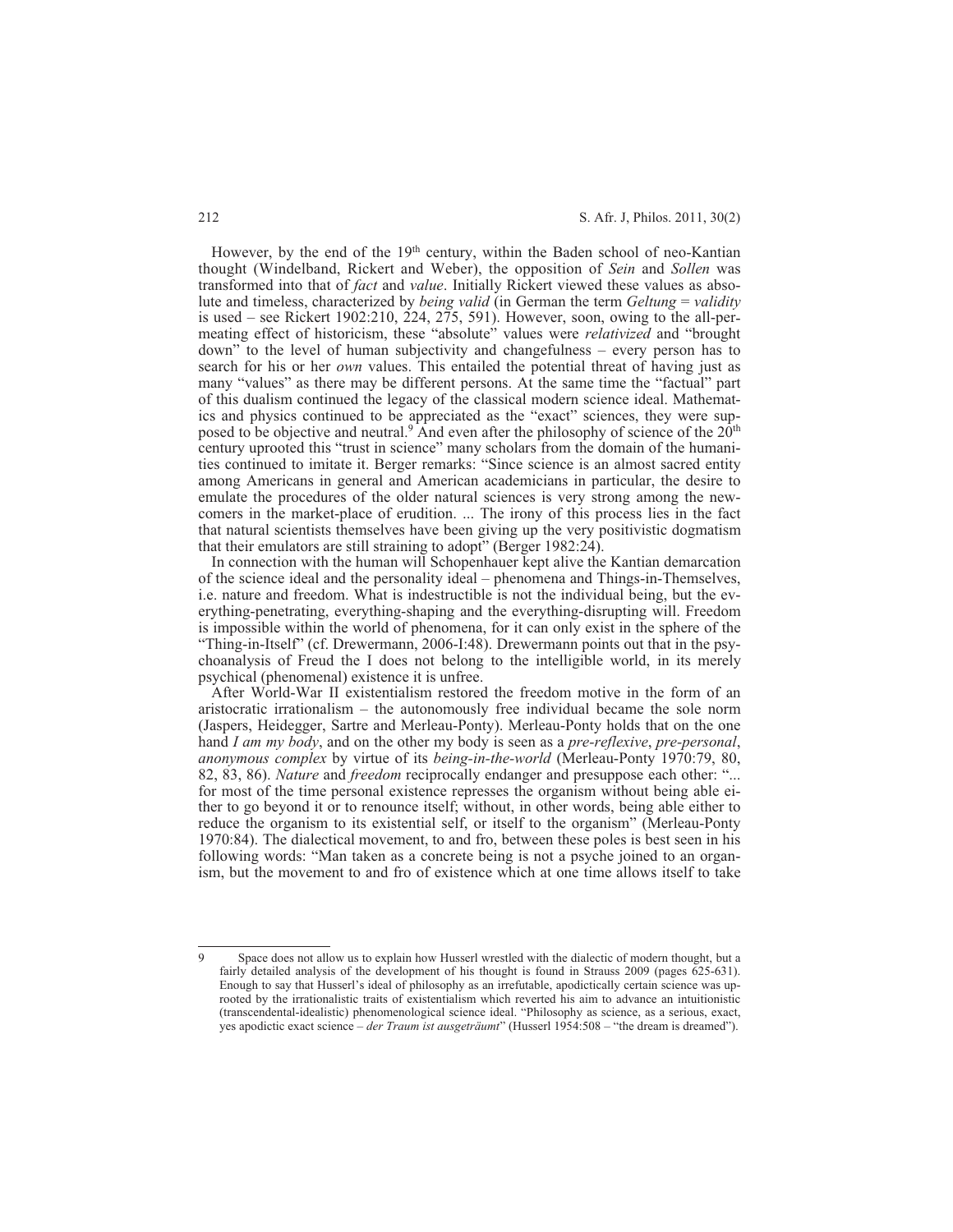S. Afr. J, Philos. 2011, 30(2) 213

corporeal form and at others moves towards personal acts (my italics – DS)" (Merleau-Ponty 1970:88).<sup>10</sup>

Eventually this irrationalism, in its reaction against every metanarrative and whatever is supposed to be universal, turned into the more recent *postmodern* movement. Naturally, if every person is merely entitled to his or her own "story," acknowledging more-than-individual norms or principles turns into a serious problem.

### **3. The after-effect of neo-Kantianism in social thought**

We have seen that the Kantian dualism between *is* and *ought* (*Sein* and *Sollen*) returned in the neo-Kantian Baden school in the opposition between *fact* and *value* – respectively representing the legacies of the natural science ideal (the *nature* motive) and the personality ideal (the *freedom* motive). Rickert advanced the view that when factual (natural) reality is related to timeless values (in German designated as the process of *Wertbeziehung*) *culture* appears. He holds that reality could be observed from two different perspectives: viewed from the angle of *universality* it becomes *nature* and seen from the point of view of what is *individual* it becomes *history* and on this basis he distinguishes between generalizing natural sciences and the individualizing historical sciences (Rickert 1913:68-69 173).

As briefly mentioned above, the original Kantian dualism between *is* and *ought* now assumed the form of the opposition between *facts* and *values*. In particular, within sociological thinking, these two poles were designated as *society* (understood in its a-normative factuality) and *culture* (the new "basket-term" for all forms of normativity in its new "subjectivized" form).

Juxtaposing *society* and *culture* brings Sorokin in line with the neo-Kantian kind of separation of *factual relations* and *values*. He designates the totality of personalities existing in factual relationships and processes of interaction as society. *Culture*, by contrast, is seen as the *meanings*, *values* and *norms* internalized by these personalities:

The sphere of socio-cultural interaction is constituted by "society as the totality of interacting personalities, with their socio-cultural relationships and processes," as well as "culture as the totality of the meanings, values and norms possessed by the interacting persons and the totality of the vehicles which objectify, socialize, and convey these meanings" (Sorokin 1962:63).

The same separation is found in the thought of Parsons who considers it to be of *analytical importance* to distinguish the social system and cultural system in spite of their empirical interrelatedness:

The social-system focus is on the conditions involved in the interaction of actual human individuals who constitute concrete collectivities with determinate membership. The cultural-system focus, on the other hand, is on 'patterns' of meaning, e.g., of values, of norms, of organized knowledge and beliefs, of expressive "form" (Parsons 1961:34).

When Turner dedicates his recent work on explaining the normative to the problem of normativity he still operates on the basis of a distinction between the causal and noncausal world (2010:2). On the next page he employs the image of David and Goliath: "The normative is the small boy with the stone against the massive forces in mod-

<sup>10</sup> Van Huyssteen refers to the words of Merleau-Ponty mentioned above (see Merleau-Ponty 1970:75 and Van Huyssteen, 2006:276), but he does not discern the dialectical tension in the thought of Merleau-Ponty.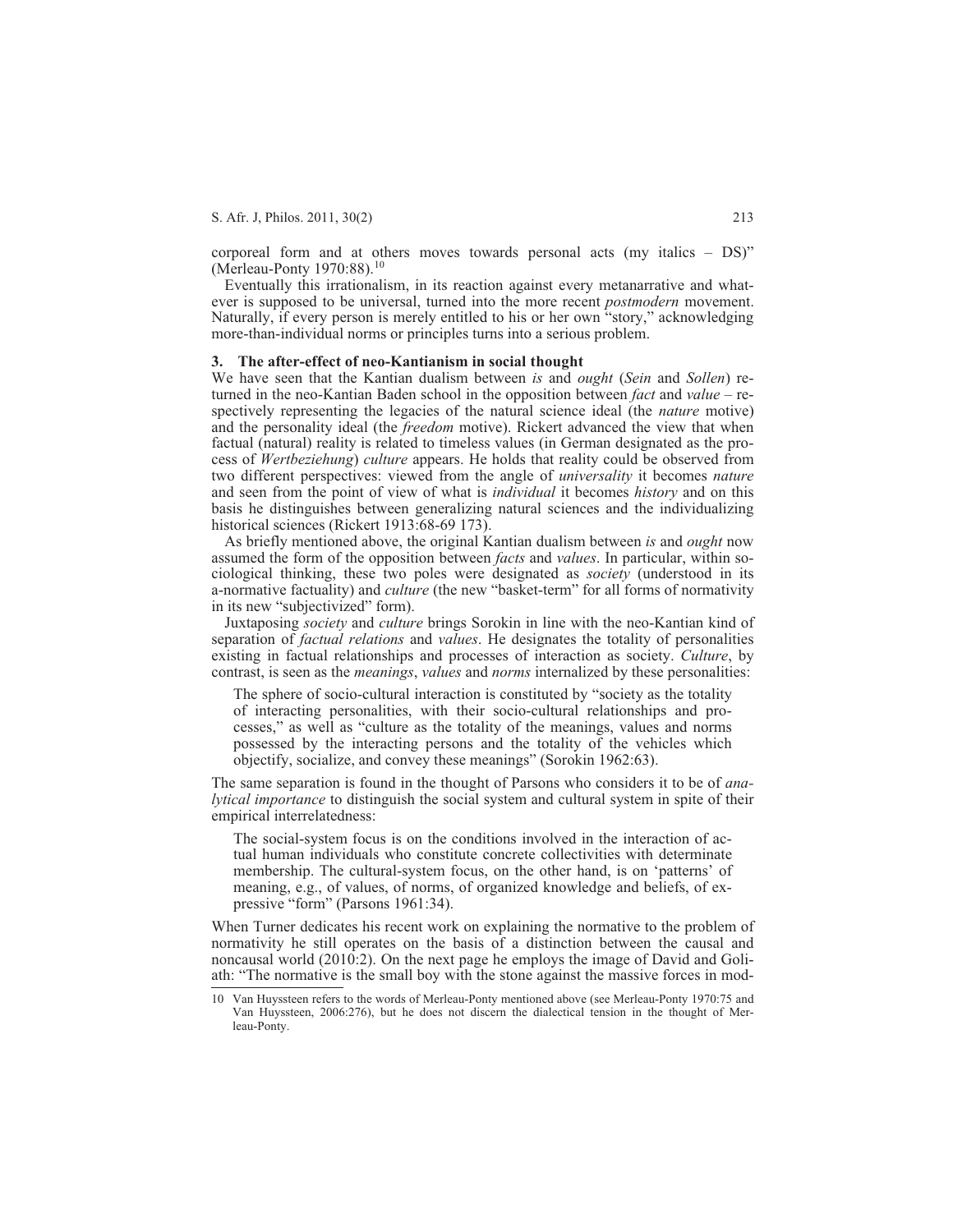ern philosophy of naturalism, materialism, physicalism, and causalism." He mentions the "normativism" of Pufendorf, Kant and the tradition of *Naturrecht* (natural law) which led to a distinction between a deeper reality and the empirical while describing normativity in negative terms: "normativity is the name for the non-natural, non-empirical stuff" (Turner, 2010:5).

Turner alludes to community as a "dual concept," with "both a normative and a sociological sense" (Turner, 2010:6) and on the next page equates the causal and the sociological when he speaks of the "causal or sociological" on the one hand and "the normative" on the other. Here the "sociological" obtains the same factual-causal connotation as it has in the thought of Sorokin and Parsons. Turner speaks in general but sometime does refer more specifically to domains of normativity, for example when he mentions "particular kinds of normativity, such as legal or semantic normativity." Law also serves as an example of normativity in his explanations (Turner, 2010:20).11 Within the context of distinguishing between the normative and facts he associates normativity with "meanings, obligations, rationality, and so forth …" (Turner, 2010: 9). He mentions the position of Boghossian who lists a series of peculiarities arising because "meaning properties appear to be neither eliminable nor reducible" (Turner, 2010:12; see Boghossian 1989:548) and also refers to Kelsen and Weber in connection with "the fault line between fact and value, nonnormative and normative" (Turner, 2010:69).

#### **4. The normative inclination of human beings**

Whereas Turner hardly exceeds the jural and lingual when he is more specific about normativity, Znanieki is much more encompassing in his spcification of the concept of culture: "The concept which this term symbolizes includes religion, language, literature, art, customs, mores, laws, social organization, technical production, economic exchange, and also philosophy and science" (Znanieki 1963:9, cf. p.374). Philosophy and science implicitly makes an appeal to the logical-analytical aspect; language to the sign-mode; social organization to the social aspect; economic exchange to the economic aspect; literature and art to the aesthetic aspect; laws to the jural; customs and mores to the moral aspect and religion to the certitudinal aspect.

It can indeed hardly be denied that human beings have a sense of what is right and wrong and that this awareness calls for an openness and responsiveness towards the normativity of human life – either by conforming to or by rejecting those norms guiding human endeavours. Humans are able to discern truth from falseness and what is logically sound from what is illogical, just as they are able to know the difference between what is clear and obscure, frugal and wasteful, beautiful and what is ugly. Although we may differ about what is logical or illogical, frugal or wasteful, legal or illegal, beautiful or ugly, it cannot be denied that these contraries reveal the very meaning of normativity. Humans are simply sensitive to the difference between justice and injustice, they are aware of the benefits of frugality as opposed to the sorrows of wastefulness, they experience lingual ambiguities and their lives are filled with examples of correct and wrong interpretations. They know what courtesy means and how destructive impoliteness may be. Similarly, humankind has heroic and heartbreaking stories to

<sup>11</sup> In connection with questions asked by the "normatavist" "gap problem" he later on writes: "These banalities of social science do nothing to solve the gap problem – the discrepancy between dispositional or causal explanations and the facts of meaning, rules, correctness, rationality, legality, and so forth that need explanation" (Turner, 2010:45).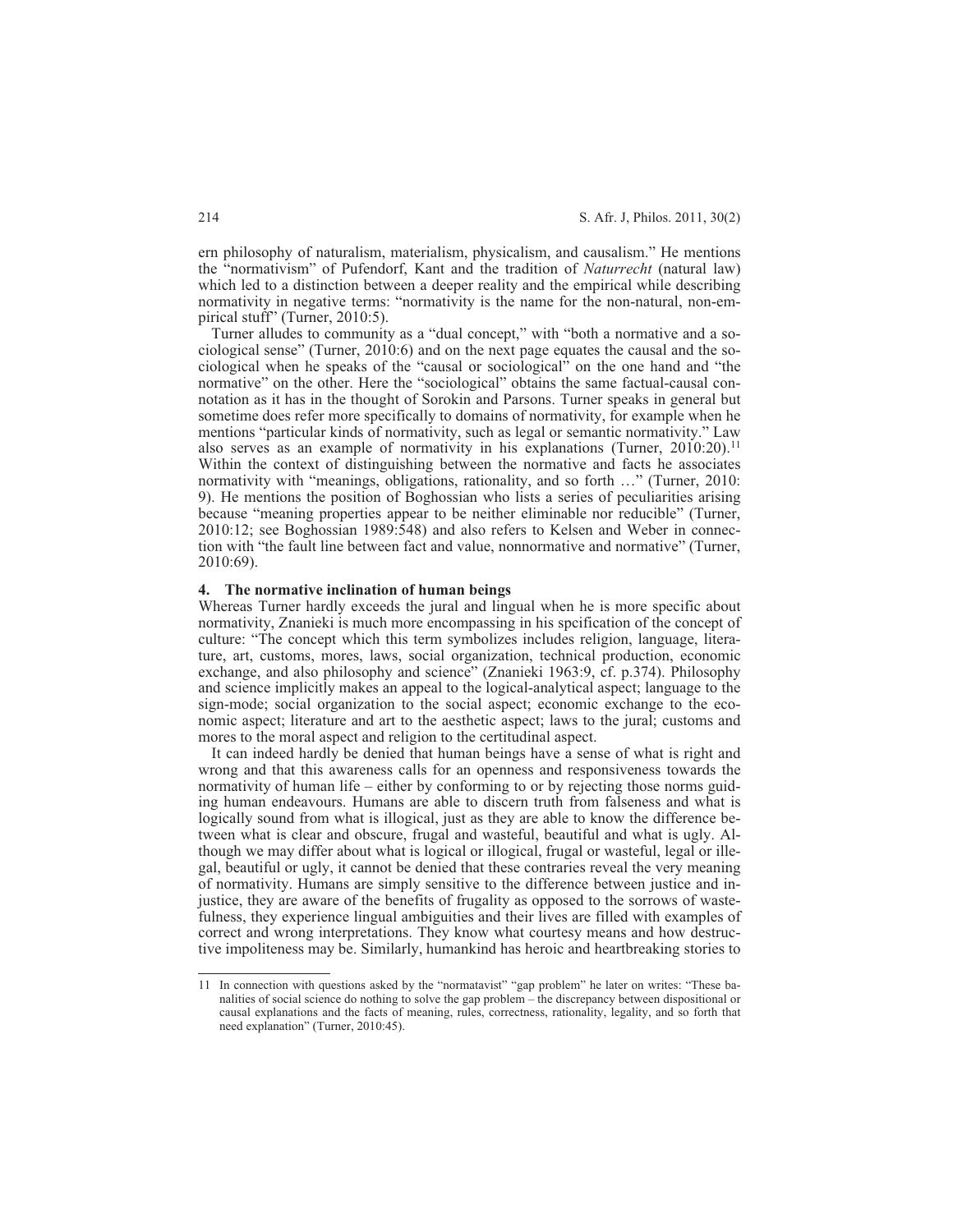S. Afr. J, Philos. 2011, 30(2) 215

tell about what is norm-conformative in a historical sense, such as *reformational* actions, and what is historically *antinormative* or *un-historical*, such as *reactionary* or *revolutionary* events.

Every inter-human endeavour brings to expression this normative dimension of life and is played out within the cosmic theatre of human beings as norm-observing agents. Even in every antinormative action, the human being is constantly haunted by the underlying and presupposed normative awareness of what "ought to be done" – aptly captured by an age-old legacy that designates it as the uniquely human *conscience*.

## **5. Normativity and the impasse entailed in the modern ideal of autonomy**

At this point we have to face the impasse of the modern philosophical idea of *autonomy*: what is the source of the *nomos* (norm/principle) to which the *autos* (the subject) has to orient itself? Let us consider the normativity entailed in our shared human *rationality*, keeping in mind that of old human beings were characterized as *rational* beings, and then investigate the status of the *logical principles* underlying our much admired capacity to be *critical*.

What is striking in the first place is that those who advocate the ideal of "critical thinking" rarely ever say anything about the status and nature of the *criteria* involved in the exercise of criticism. There are basically two options:

- (i) These criteria are *derived from* the rational agent; or
- (ii) They *hold for* rational pursuits.
- Let us now briefly look at these two options.

Suppose the criteria for rational conduct are derived from the rational agent herself. This position entails that rational activities *generate* their own norms and that rational behaviour in the full sense of the word is "self-normed," that is, it is *autonomous*. We noted that this well-known word derives from two Greek words – *autos* = *self* and *nomos* = *law*. According to this position the human being is supposedly a *law-unto-itself*. But what does it entail for supra-individual relationships? The mere idea of *autonomy*, after all, gives rise to many further questions. For example: am I merely "norming" my own (strictly individual) "rational" activities? If the answer is affirmative, the next concern relates to rational interaction between *different* individuals. If all these individuals produce their *own* norms for rationality, will they ever be able to communicate in a "rational" fashion or be able to reach consensus (agreement) about anything? Does the affirmation of rational insights not rather require or presuppose universal normative standards that are not reducible to or derived from the subjectivity of merely one single rational agent? In other words, are we not all bound by *supra- individual* and *non-arbitrary* standards for rational behaviour in the first place?

Kant sensed this difficulty, because it lies at the core of the so-called *Copernican revolution* effectuated in his *Critique of Pure Reason*. The problem is to explain how the (individual) human subject inherently furnishes us with *universal* a priori forms, making possible our knowledge of the phenomena. Kant explicitly contemplates the difficulty involved in this epistemological *turn* when he raises the question how to explain that "subjective conditions of thought can have objective validity, that is, can furnish conditions of the possibility of all knowledge of objects" (Kant 1787, B:122). Clouser aptly captures the impasse of this *subjectivist* stance: "Unless there were already laws governing the mind that were not its creations, what would explain the uniformity of the ways the mind imposes laws on experience" (Clouser, 2005:368)!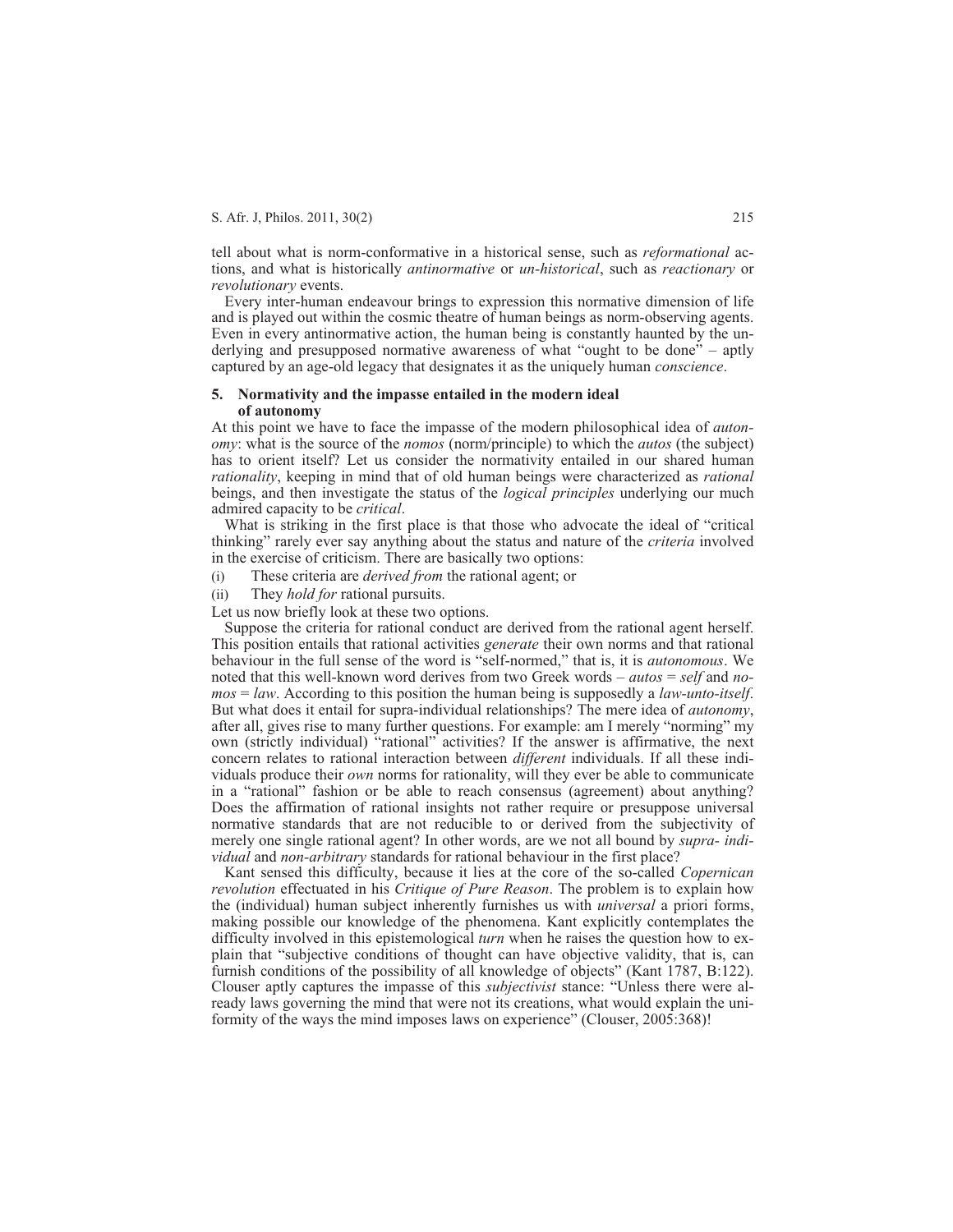Yet, as soon as supra-individual and non-arbitrary standards for rational behaviour are conceded, the initial idea of autonomy is seriously threatened, for implicitly we now have to accept *given* norms for rationality, to which human beings are subjected in their rational endeavours. Consequently, we have to ask a more radical question: does this not show that the idea of autonomy is *self-contradictory*?

In order to answer this question, we have to consider a related long-standing legacy. Since Greek philosophy a *law* is understood as pertaining to the *conditions for the existence of something*. For example, the conditions for *being an atom* hold universally for all atoms. Yet each individual atom is distinct from the *conditions for* (*law for*) being an atom. It shows this subjection to the law in its *orderliness* or *lawfulness* (in its *being-an-atom*). That is to say: the conditions for being an atom are not themselves an atom, just as little as the conditions for being *red* are themselves red. In its *being-an-atom* every *individual* atom, in a *universal* way, shows that it is subjected to the universal conditions for (law for) being-an-atom.

Of course there is an important difference between a (natural) law and a norm (or: principle) and whatever is subjected to them – even in the case of rationality. This does not only imply that rationality is normed, i.e., that it is subject to universal normative standards transcending the individual, since this *subjectedness* prompts us to reflect on the nature of these *norms for* rationality. The moment we start to investigate this matter, we are inescapably confronted with direction-giving ultimate commitments, transcending the realm of rationality itself – since they are embedded in one or another (pre-theoretical) world and life view.

Popper, for example, questions an uncritical or comprehensive rationalism based upon "the principle that any assumption which cannot be supported either by argument or by experience is to be discarded" (Popper 1966-II:230). According to him this kind of rationalism is inconsistent in terms of its own criteria: since "all arguments must proceed from assumptions, it is plainly impossible to demand that all assumptions should be based on argument" (Popper 1966-II:230). Uncritical rationalism does not realize that the faith in the rationality of reason is not itself rational – therefore Popper speaks of an *irrational faith in reason* (Popper 1966-II:231). Stegmüller, a well-known philosopher of science from the second half of the 20<sup>th</sup> century, phrased it in a slightly different way when he says that there is no single domain in which a self-guarantee of human thinking exists – one already has to *believe* in something in order to justify something else (Stegmüller 1969:314).12

Is it possible to avoid the impasse entailed in the idea of autonomy? The answer to this question will be dealt with in the promised follow-up article in which an alternative avenue will be pursued, aiming at a more encompassing, consistent and integral (non-dialectical) understanding of normativity.

#### **Literature**

- Berger, P.L. 1982. *Invitation to Sociology*, *A Humanistic Perspective*, Harmondsworth: Penguin Books.
- Berkeley, G. 1710. *The Principles of Human Knowledge*, Edited and introduced by G.J. Warnock. Oxford: The Fontana Library (1969).

<sup>12</sup> Popper is aware of the fact that behind the idea of an "assumptionless" approach, a huge assumption hides itself – something eventually also criticized by the prominent hermeneutical philosopher, Hans-Georg Gadamer, in his mocking of *the prejudice of Enlightenment against prejudices* (cf. Gadamer 1989:276).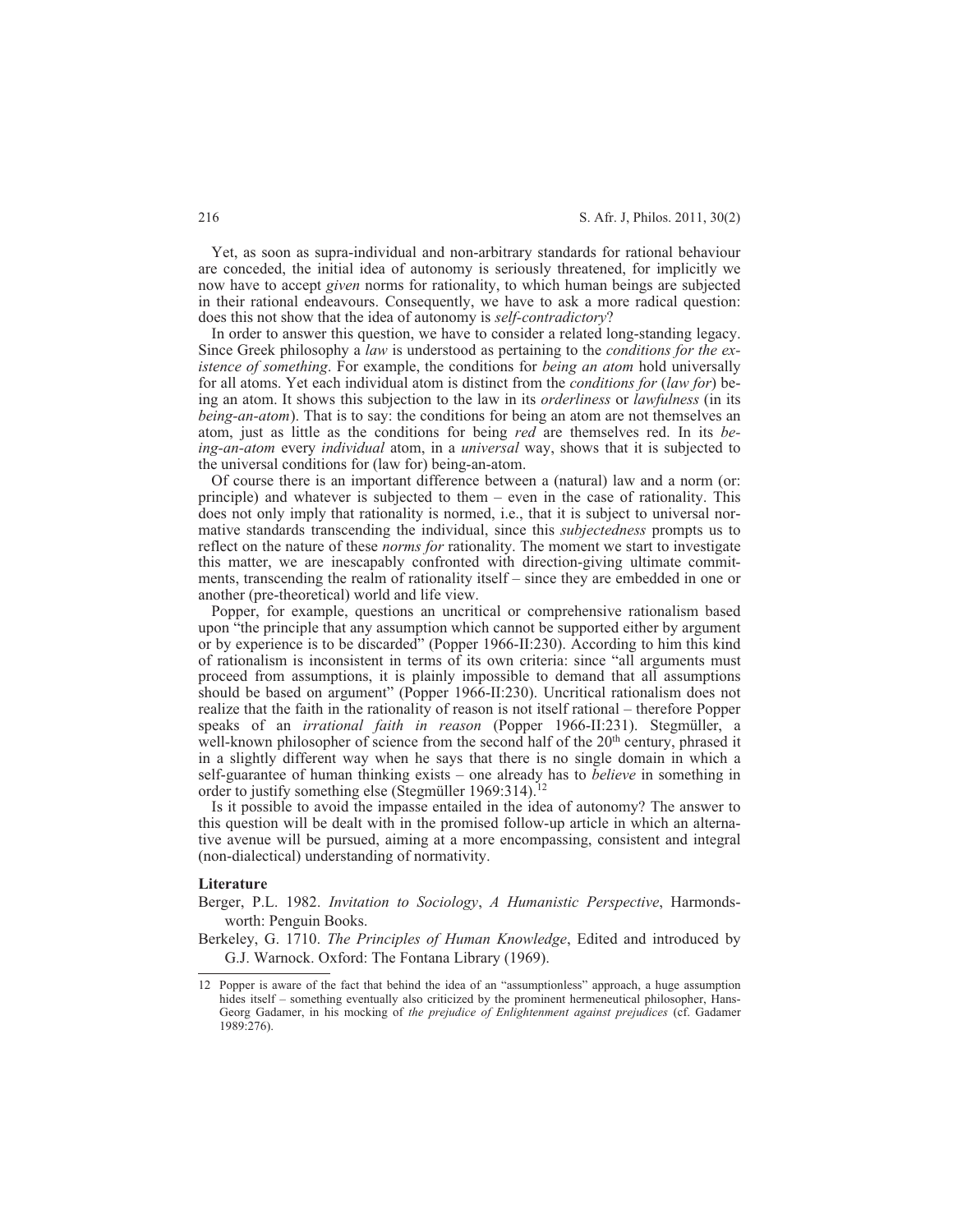Boghossian, P.A. 1989. The rule-following considerations. In: *Mind* 98(92)135-154.

- Brandom, R. 1979. Freedom and constraint by norms. *American Philosophical Quarterly* 16(3):187-196.
- Bürger, P. 1974. *Theorie der Avantgarde*. Frankfurt: Suhrkamp.
- Dooyeweerd, H. 1997. *A New Critique of Theoretical Thought*, Collected Works of Herman Dooyeweerd, A Series Vols. I-IV, General Editor D.F.M. Strauss. Lewiston: Edwin Mellen.
- Drewermann, E. 2006. *Atem des Lebens*, *Die moderne Neurologie und the Frage nach Gott*. Volume I and II, Das Gehirn. Düsseldorf: Patmos.
- Gadamer, H-G. 1989. *Truth and Method*, Second Revised Edition (first translated edition 1975). New York: The Continuum Publishing Company.
- Habermas, J. 1998. Faktizität und Geltung. Beiträge zur Diskurstheorie des Rechts und des demokratischen Rechtsstaats. Frankfurt am Main: Suhrkamp edition (first edition 1992).
- Hegel, G.F.W. 1931. *Die Idee und das Ideal*, Collected Works, ed. G. Lasson, Volume Xa. Lepizig: Felix Meiner Verlag.
- Hume, D. 1739. *A Treatise of Human Nature*. London: Collins, The Fontana Library (First published in 1962).
- Husserl, E. 1954. *Die Krisis der europäischen Wissenschaften und die Transzendentale Phänomenologie*, Husserliana Band VI, The Hague: Martinus Nijhoff.
- Jandl, M.J. 2010. *Praxeologische Funktionalontologie*, *Eine Theorie des Wissens als Synthese von H. Dooyeweerd und R.B. Brandom*. Frankfurt am Main: Peter Lang.
- Jaspers, K. 1948. *Philosophie*. Berlin: Springer Verlag.
- Kant, I. 1781-A. *Kritik der reinen Vernunft* 1st Edition. Hamburg: Felix Meiner edition (1956).
- Kant, I. 1787-B. *Kritik der reinen Vernunft*, 2<sup>nd</sup> Edition. Hamburg: Felix Meiner edition (1956).
- Leibniz, G.W.L. 1976. *Philosophical Papers*. Edited by Leroy E. Loemker. Synthese Historical Library, Volume 2. Dordrecht-Holland: D. Reidel (first print 1969).
- Lotze, H. 1841. *Metaphysik*, 4ff. 323ff. Quoted in *Historisches Wörterbuch der Philosophie*: Wert. HWPh: *Historisches Wörterbuch der Philosophie*, p.50137 – see *HWPh* Volume 12, p.5559.
- Lotze, H. 1856. *Mikrokosmus*. *Ideen zu einer Naturgeschichte und Geschichte der Menschheit* (1856–64, 61923) 3, 605–615. Quoted in *Historisches Wörterbuch der Philosophie*: Wert. HWPh: *Historisches Wörterbuch der Philosophie*, p.50137 – see HWPh Volume 12, p.559.
- Popper, K. 1966. *The Open Society and its Enemies*, Vol. I & II, London: Routledge & Kegan Paul.
- Rickert, H. 1902. *Die Grenzen der naturwissenschaftlichen Begriffsbildung*. (1913). Tübingen: J.C.B. Mohr.
- Rousseau, J.J. 1975. *Du Contrat Social et Autres Oeuvres Politiques*. Paris: Editions Garnier Fréres.